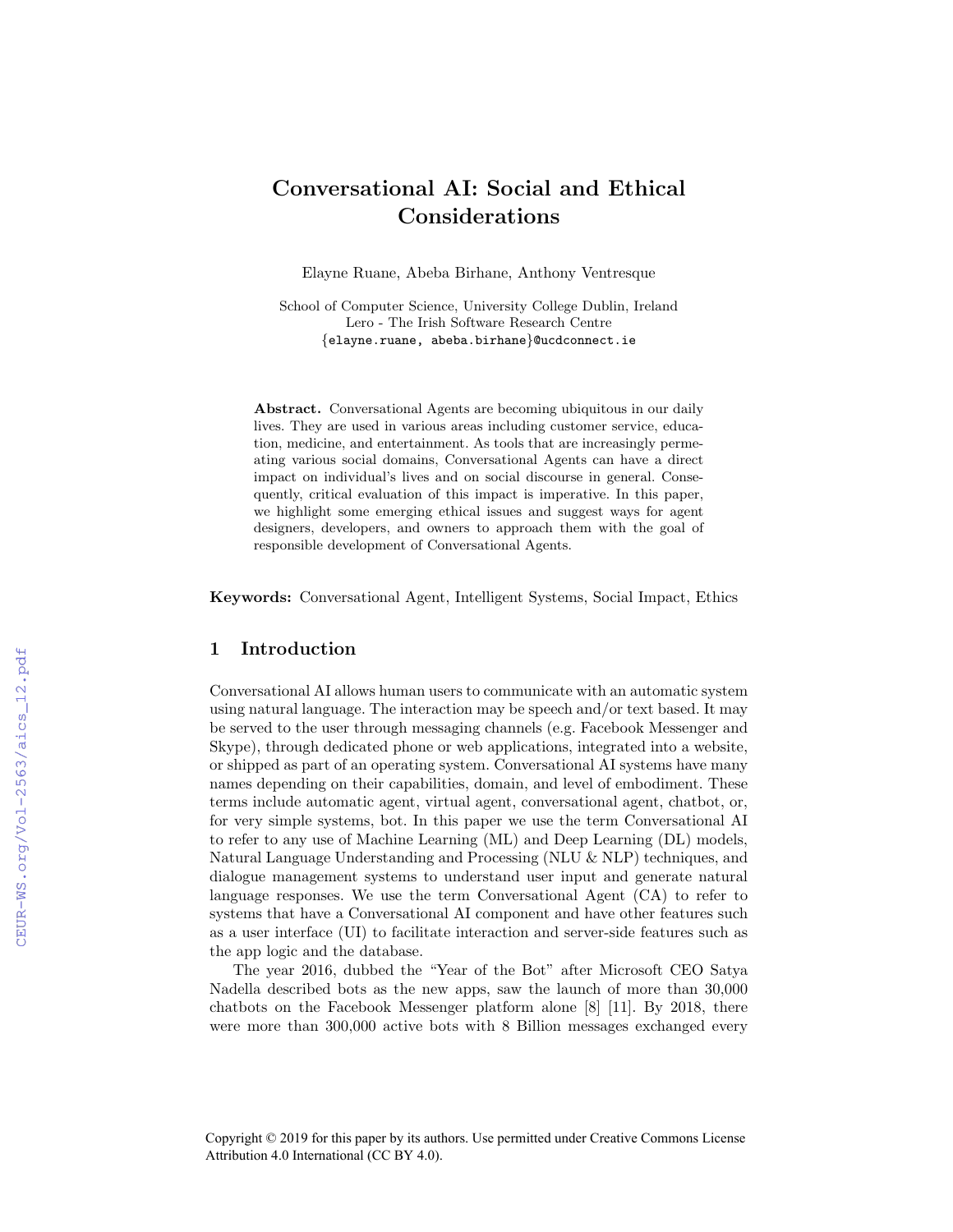month on the platform [5]. Much of this growth is driven by commercial interests. Chatbots are an inexpensive, fast, and always-on service for answering FAQs and completing other well-defined tasks. Although quality remains an issue for more complex tasks and conversational system evaluation is an active area of research [39], CAs have seen adoption in various social domains including customer service and product recommendation, education support, medical services, entertainment, social outreach, and personal organisation.

Ethical concerns inevitably arise with any technological innovation. However, they are often considered secondary to technical development challenges, if they are considered at all [7] [36] [51]. As with any technology that permeates our daily lives, the development and application of conversational AI raises various ethical questions. While some concerns, such as privacy, are an active area of research [29], others have received less attention. This paper examines the ethical challenges posed by the integration of conversational systems into human interaction as well as the necessary cautions and measured steps that need to be considered in developing and deploying CAs. We hope that this paper can serve as a call to action for agent designers, developers, and owners. Section 2 motivates this work by highlighting the potential harms of Conversational AI and Section 3 discusses relevant work from the literature. In Section 4, we identify a number of concerns and propose a way forward for critical and ethical engagement throughout the design and development process.

# 2 Motivation and Contribution

The history of humanity is full of examples of technology as a force for societal and behavioural change from the earliest prehistoric stone tools through to the invention of the computer, internet, and other advances in Information and Communications Technology. The pace of change has accelerated, and successive generations leading quite different lifestyles due to the impact of technological change. The most recent example may be the wide-spread adoption and usage of smartphones [43] [17] and social media [24] which gives individuals communication capabilities and access to information and other media that is changing the social and political landscape.

Spurred on by the use of smartphones, the last decade has seen the adoption and integration of CAs in our day-to-day lives. The release of Apple's virtual assistant Siri in 2011, shipped with the iPhone 4S, marked the start of the ubiquity seen today where conversational AI is present in our homes, offices, and social media platforms shaping how we interact with companies and services. A survey (n=800) of marketing professionals by Oracle found 36% of brands surveyed had implemented chatbots for customer service with an increase to 80% expected by 2020 [37]. According to a report from Global Market Insights, Inc., the intelligent virtual assistant market which includes Apple's Siri, Google Assistant, Amazon's Alexa, and Microsoft's Cortana, is expected to grow from a \$1 billion valuation in 2017 to \$11.5 billion by 2024 [20]. This growth directly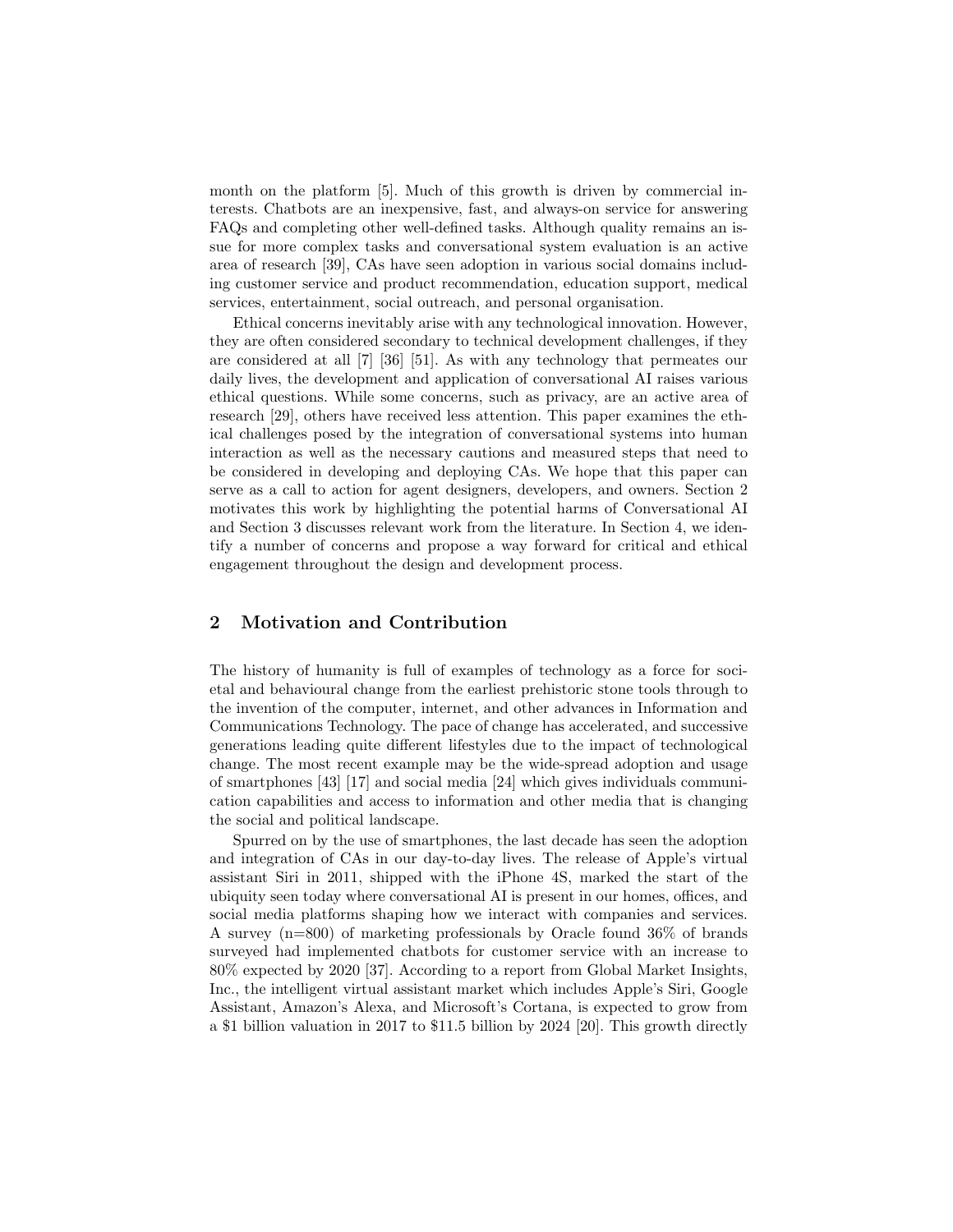and indirectly impacts how individuals interact with services, consume media, and interact online.

Such ubiquity and increasing integration makes CAs forces that shape, alter, and impact the experience of individuals and groups. Their impact and potential harm varies depending on the domain and target user group. Relatively simple social bots, for example, have transformed the political landscape. In a study that examined the impact of bots in the 2016 US presidential election, Bessi and Ferrara (2016) [4] found that the presence of social media bots negatively affects democratic political discussion. Although social bots are often benign and useful, they can be used to manipulate and mislead users by spreading misinformation which has been particularly effective on Twitter and Facebook.

Like any other AI system, CAs do not exist in a social, political, economic, and cultural vacuum. They are developed by individuals or teams of individuals with specific, often commercial, aims. CAs necessarily reflect the values and perspectives of such individuals and the interests of the respective industry. When chatbots are rolled-out to users, they become part of the social utility where the implications of their design can be felt by real people. However, a combination of a lack of awareness of the technology behind these agents among the general public, company-level confidentiality, and the emerging nature of this technology has created an environment in which ethical concerns are not well-defined around Conversational AI. As such, we argue those involved in the process of developing and deploying CAs have a responsibility to critically examine the social impact of their tools and to view such practice as an integral part of the development process.

## 3 Background and Related Work

Although many major companies, research institutions, and public sector organizations have all issued guidelines for ethical artificial intelligence, recent work [22] has discovered substantive divergence in how these are written and interpreted, highlighting the complexity of designing guidelines for systems with complex social impact. An emerging body of work indicates that the integration of AI systems into various social spheres brings with it a host of often unanticipated and harmful outcomes. Furthermore, users from disadvantaged backgrounds, such as those with disabilities or those that face racial, gender, or other bias, may face disproportionate harm. Various studies illustrate this, as bias is found in: detecting skin tones in pedestrians [52], predictive policing systems and justice [38], the display of STEM career ads [27], recidivism algorithms [2], politics of search engines [21], medical applications [13], automatic speech recognition [44], and in hiring algorithms [1]. This emerging body of work that critically examines unfairness, injustice, bias and discrimination within various areas of AI is invaluable. However, there are a number of ethical considerations that are unique to machine-human conversation that have not yet become de facto considerations in the design and development stages of building a chatbot or other CA.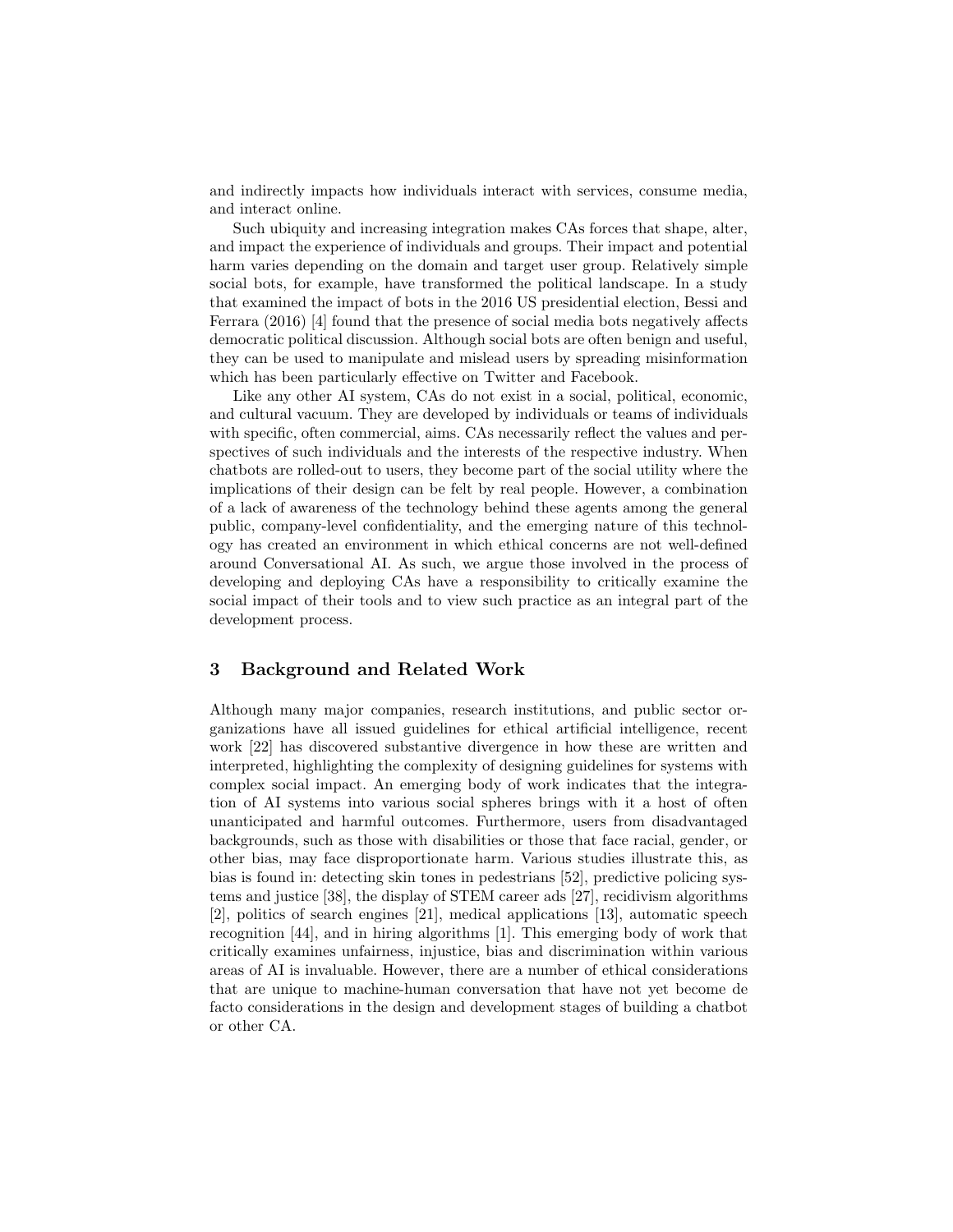Conversational AI and Human-Computer Interaction (HCI) are active fields of research within academia. However, most publicly deployed CAs are developed by industry stakeholders among which there is little cross-collaboration or publication of proprietary training datasets and system architectures. This makes critical engagement and analysis of social impact difficult. Given their ubiquitous presence in various social, political, and financial spheres, we contend that CAs might be best viewed primarily as social utilities, and not solely as corporate assets. The effect of unintended consequences as a direct result of design decisions holds the potential to harm people. Consequently, critical engagement is required throughout design and development.

Language is central to Conversational AI systems as a medium that facilitates interaction. Effective and responsible design of CAs requires an understanding of various linguistic elements of conversation as well as an awareness of wider social and contextual factors [18] [46]. Language, as a social activity embedded in historical, cultural, and social norms is not a "neutral" or "objective" medium. Rather, it reflects existing societal values and judgements [30]. Take, for example, how the meaning of, and the discourse around, the word "gay" has changed since the 1950s. Language is situational and contextual - a single word or conversation can have radically different meanings depending on context and time. "Acceptable" norms and forms of conversing in one context might be perceived as "unacceptable" or "deviant" in another. Consequently, conversation formats, phrases, and words that are perceived as "acceptable" or "standard" might represent the status quo, leaving anything outside the status quo either implicitly or explicitly coded as an anomaly or outlier [6]. Decisions made during development regarding various aspects of language such as accent, dialect, and register can encode socially held beliefs and assumptions of, for example, "standard language" into the system. Language registers and expressions that are used by target user groups but not recognized by an agent are implicitly deemed outside the "norm". The language(s) accepted and understood by the system reflect the accessibility of the system and this is a deliberate choice during the design phase that may have significant knock-on effect for users after deployment. In the process of developing CAs, these nuances of language and conversation, and the problems that arise due to lack of awareness around them, should take centre stage alongside the technical challenges.

Language is inherently social, cultural, contextual, and historical, which means that the design of agent dialogue necessarily reflects a particular worldview. As tools that exist within the social realm, socially sensitive conversations are unavoidable. How these socially sensitive issues are responded to plays a significant role in terms of how such sensitive issues and individuals affected by them are perceived. Recent work [9] studied how CAs handle sensitive requests involving sexual harassment and bullying. The authors found that while commercial conversational systems often avoid answering such requests altogether and rule-based systems usually try to deflect these topics, data-driven systems risk responding in a way that can be interpreted as flirtatious and sometimes counter-aggressive. Similarly, it was found that race related conversations are of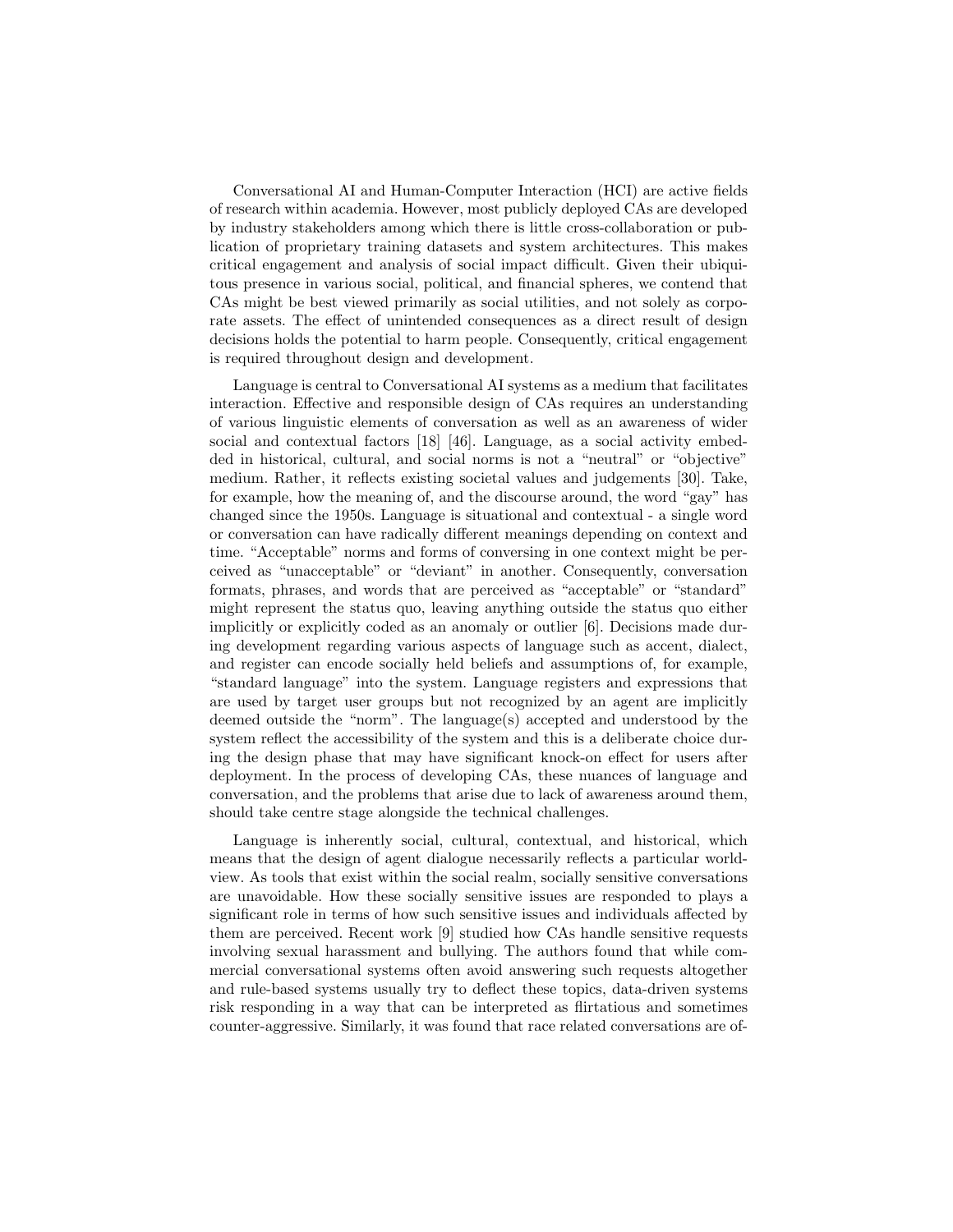ten deflected by chatbots [41]. Given their pervasiveness, these topics are something an open-domain agent should be designed to handle responsibly. Although the rationale behind such design is to take a "neutral" stance, avoidance and deflection of complex social issues can symbolize either endorsement, trivialization, or devaluation of the topic or an individual's experience.

The use of CAs within mental health services is another area where critical reflection is required. The gap between the demand for mental health services and lack of available resources, as well as the cost efficiency and seemingly nonjudgmental nature of CAs, makes them seem an attractive solution. So far, CAs have been bestowed with responsibilities including screening diagnosis and treatment of mental health [19] [35] [47]. However, despite being perceived as less-stigmatizing, CAs might actually pose harm to users due to their limited capacity to re-create human interaction and to provide tailored treatment, especially if they are not continually audited and evaluated [25]. Mental health services meet people at their most vulnerable. Consequently, any conversational interactions with such users needs utmost ethical and critical attention. However, ongoing evaluation for harms and benefits, which is essential for ethical and responsible practice, is absent in many digital platforms and apps for mental health [25]. Unfortunately, this is not limited to this application domain. Among the varied applications of CAs, one common recurring theme is a lack of critical assessment. Evaluation of the use of CAs often mentions the importance of ethical considerations but fails to explicitly discuss such concerns or provide mechanisms to address them such as in [19] [35] and [54].

There have been numerous approaches proposed to implement ethical decision making for AI agents. Some argue the best approach is within the context of Safety Engineering whereby safety mechanisms are used to mitigate harmful impact of AI systems. Others argue for a Machine Ethics approach which involves encoding ethical standards and reasoning into the AI systems themselves [32] [3]. In this paper, we argue for a shift in mindset that considers social context in identifying and addressing ethical concerns specific to conversational AI throughout the design and development process. We place responsibility on designers and developers for cultivating awareness of these issues and how their approaches impact the end user, as opposed to discussing general ethical approaches and focusing on agent decision-making. In the next section, we discuss aspects of conversational AI that require critical reflection throughout the design and development phases. This is not a complete list of concerns that arise with Conversational AI by any means. Rather, these are some concerns we have focused on as a point of discussion with the aim of bringing forth and clarifying implicit assumptions and the impact they may have on users.

## 4 Towards Ethical Conversational Agents

#### 4.1 Plurality of approaches

Ethical concerns that emerge with Conversational AI vary markedly depending on the application domain, target user group, and the goal(s) of the agent. As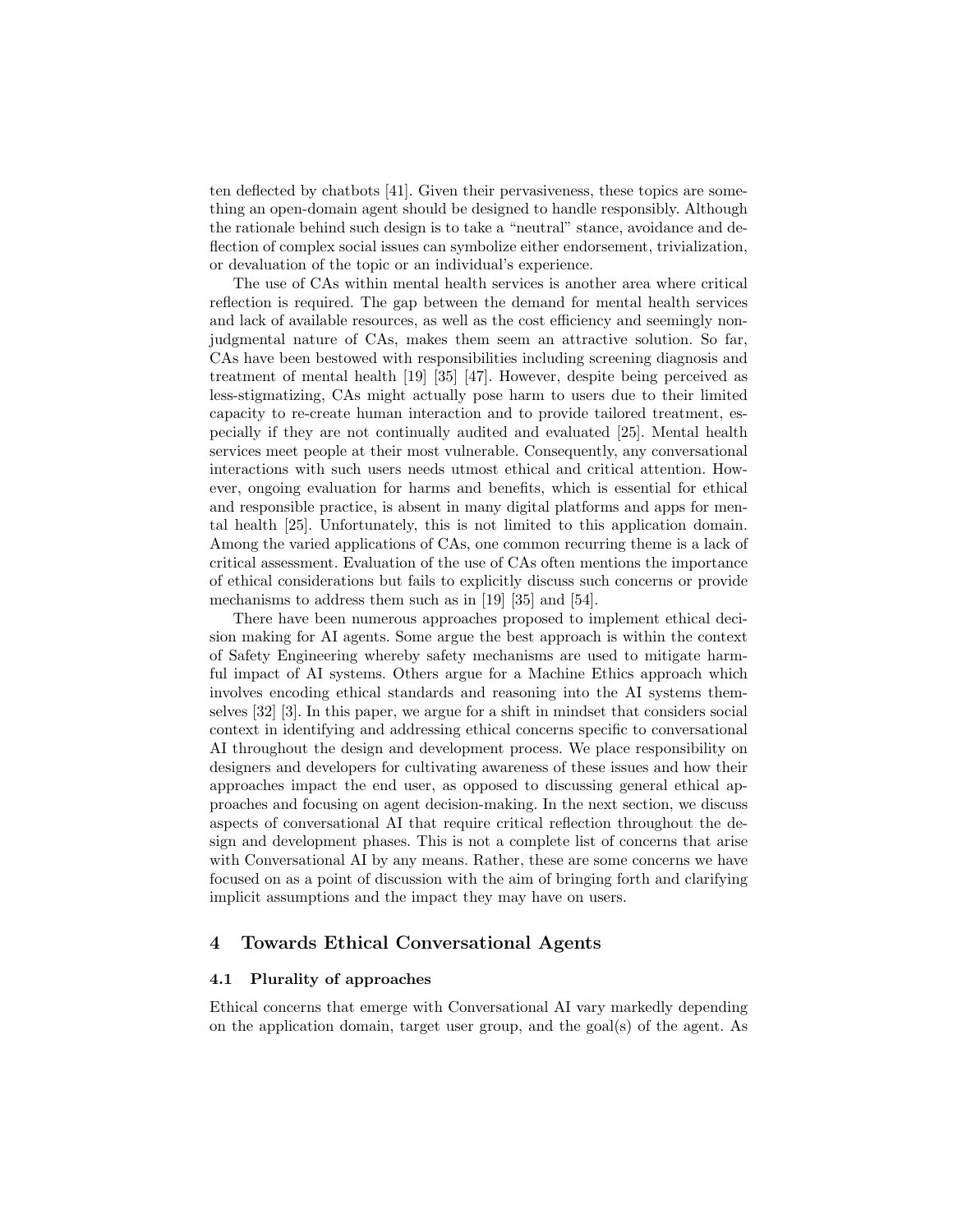such, an understanding of the domain and the problem that the agent aims to solve should inform the identification of possible ethical concerns and solutions. For example, a chatbot used within an organisation by employees for a specific purpose will have a considerably different set of considerations than a customer or public-facing agent that may be expected to answer general or unconstrained queries. For responsible system design, deep understanding of the user groups characteristics, contexts, and interests is imperative. For example, a recent survey on the use of CAs in education and associated user concerns revealed that people were open to this technology if privacy issues are addressed but found that there were significant differences in how adults and children viewed privacy in this context [28]. Such insight, and its incorporation into the design of the system, is critical for ethical and responsible design that centres the values and interests important to users. As such, embracing contextual, flexible, and plural methods of identifying and addressing ethical concerns is imperative. Additionally, identifying solutions that are the most suitable to the specific scenario should always be prioritized over attempting to fit some standard principles. While failure to anticipate and mitigate potential ethical issues can result in destructive, traumatic, or dangerous outcomes in some circumstances, emerging issues might be easily contained and corrected in others. Consequently, there is no one-fits-all ethical standard or principle that can be applied to all CAs. Therefore, in the strive to develop ethical and responsible Conversational AI, we encourage contextual and plural approaches over a set of abstract principles.

#### 4.2 Trust and Transparency

Providing users with choices, and consequently with control, over how they prefer to interact with an agent, is an important first step towards centring users needs and wellbeing. Transparency about an agents status as automatic (non-human) and the limits of its capabilities, for example, is essential in order to allow users to make informed choices, which further contributes to users trust. Recent work has shown that users behave and interact differently when conversing with an automatic agent compared to interacting with another human [34]. If users are aware that they are speaking to an automated agent or a human agent, then they might be able to make informed decisions with regards to their own behaviour, in particular regarding information disclosure [14]. This is especially crucial where the user information being discussed or disclosed is sensitive, such as in banking or education of minors, or where the implications and/or consequences of the conversation are significant such as user health concerns.

Understanding user expectations of an agent is crucial in ensuring that user trust in not taken advantage of. Reasonable expectations should be identified and validated before the agent is published. For example, if a user expects a conversation to be anonymous, then identifiable plain text conversation logs should not be visible to individuals on the development team. Similarly, if a chatbot has been designed to recommend products, such as the retailer H&M's chatbot which helps users to plan and purchase outfits, a user may expect relatively unbiased information such that the chatbot will not show clothes from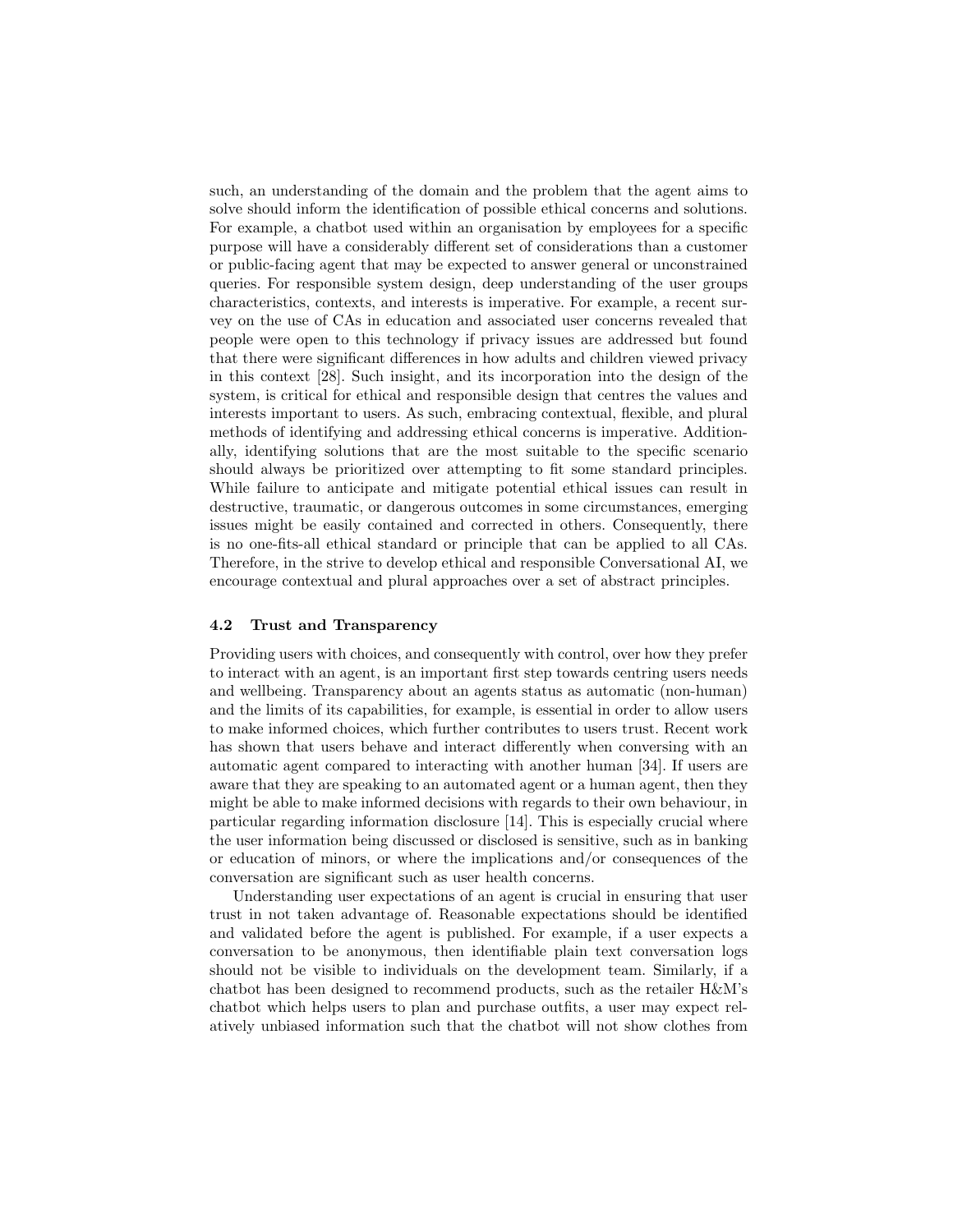other retailers but also that it won't only show the most expensive H&M clothes either. The user's assumption of agent neutrality is part of a widely held but often misguided belief that AI systems are unbiased. It can be difficult to evaluate the behaviour of a system such that we can validate whether the agent recommends products based on genuine interests or needs instead of profiling users by features such as gender, race, age, or location in a way that may harm their opportunity for a fair purchase. Nonetheless, given the magnitude of harm that this might cause, it is imperative to continually assess and ensure that users are not profiled based on these sensitive features. CAs that engage with users in a higher-risk scenario such as mental health services as opposed to clothing or household-item purchases, have a greater social responsibility towards their users and how the service may affect them. In any scenario, the user should be able to trust the system not to take advantage of them and to provide the stated service in good faith. This requires (1) explicitly detailing the agent's motivations and explaining its behaviour in a way the target user group can understand (2) evaluation to determine how the agent is treating various types of users, and (3) an understanding of users concerns, expectations, and experience.

#### 4.3 Privacy

The interaction of humans and CAs, and sometimes even the presence of virtual agents such as in-home, always-on devices, present various ethical and legal questions including what data is collected, who has access to it, how long the data is stored and where and what such data is used for. Collecting user data raises many privacy concerns, some of which have legal basis and are covered by data protection laws that vary geographically, such as GDPR in Europe. The nature of these ethical issues varies significantly depending on the domain in which the agent is deployed and the level of vulnerability of the user group. However, we propose that clear legal requirements should be viewed as a baseline, not a target, in this area where the default approach should be to only collect and store user data if required for delivery of the stated service and to do so in a transparent manner. User privacy is paramount and is becoming increasingly important as we see AI systems rolled out into more areas of society where such systems are used to make increasingly substantial and far-reaching decisions. This makes the concept of privacy something that should not be framed entirely as a problem regarding the individual user but rather as a wider social concern. The individual user is often not afforded the opportunity or does not have the resources to negotiate terms and conditions that are written by corporations in a manner that applies to all. How we think about and legislate privacy, therefore, should be considered in light of how the collective might be impacted by the introduction of AI systems. This perspective is helpful in re-conceptualizing privacy in a way that links it to the bigger picture of collective aspirations and concerns.

A distinct concern with respect to CAs in this area is the influence that the social relations that users develop with an agent and the way user-agent interaction is often perceived as anonymous [12] [14], can encourage self-disclosure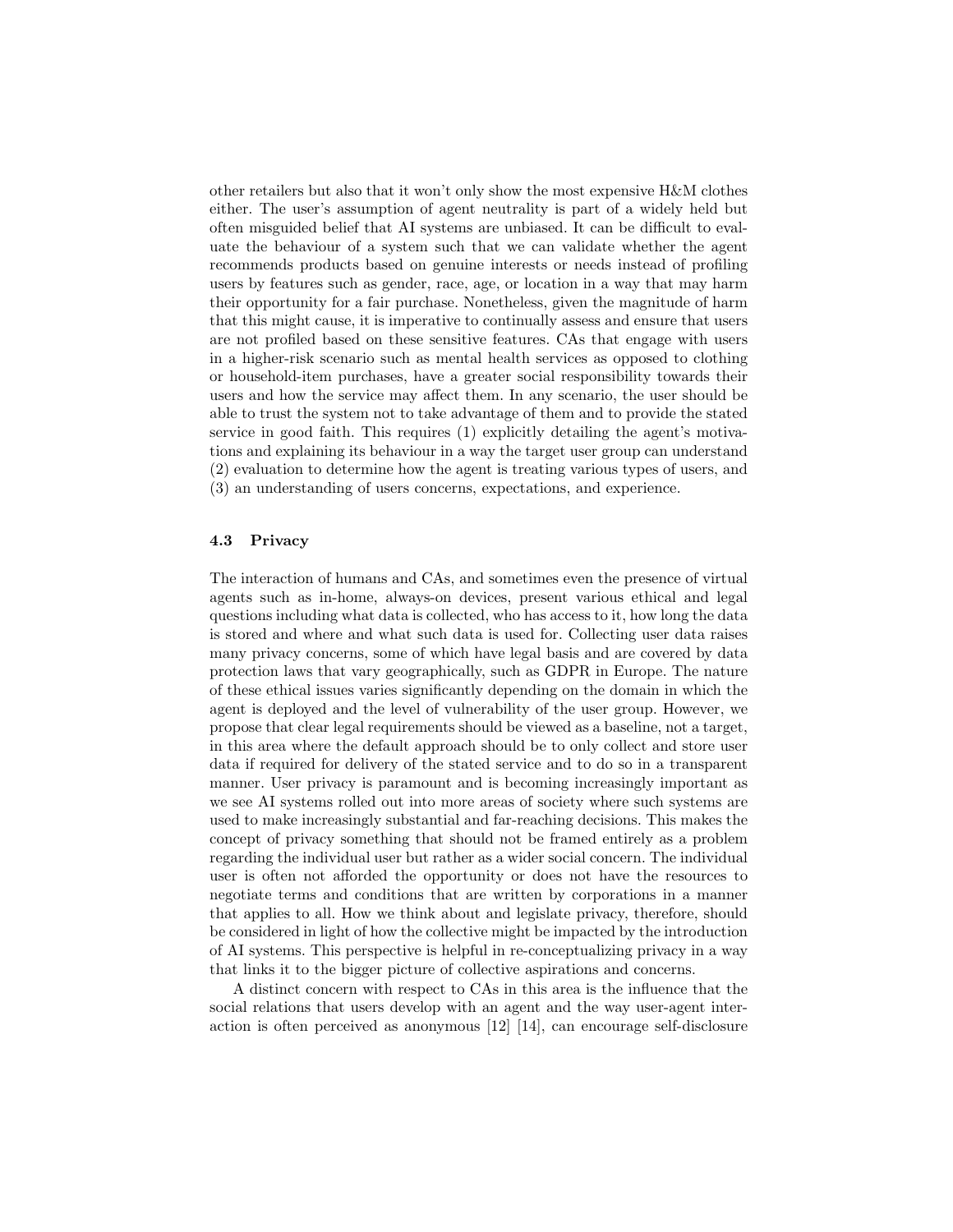of information. Additionally, the dialogue design of an agent impacts users inclination to self-disclose. Self-disclosure may be encouraged to gather data with the goal of improving user experience via personalization [40]. However, unlike explicitly submitting data via a structured form, users may not be conscious of how much information they have divulged via a conversation or what personal data can be inferred from their natural language utterances. Furthermore, users may not know how the system works on a technical level with regards to the processing and storing of their data [31]. For these reasons, the unique context of CAs with respect to privacy should be considered when aiming to comply with legal requirements such as GDPR or any adopted privacy guidelines.

## 4.4 Agent Persona

A large part of agent design decisions relate to persona and personality, which can be used to inform specific dialogue choices. Agent persona expressions include gender, age, race, cultural affiliation, and class. These indications may be more explicit as the level of embodiment increases. It is important to consider the impact of agent persona on the types of relationships users may try to explore with the agent and to determine if the design of the agent persona and accompanying dialogue is encouraging behaviour that may be harmful. Agent persona design can also inadvertently reinforce harmful stereotypes. Many publicly available agents present as female, including popular assistants such as Siri, Alexa, Cortana and the default female voice for Google Assistant [50]. While female personas are often used in subservient contexts, male personas are often found in situations perceived as authoritative, such as an automatic interviewer [23] [45] [55]. Gendering CAs in this manner may reflect market research but in the interests of gender equity, practices that embed and perpetuate socially held harmful gender stereotypes should be avoided. In some domains, there is an increased move towards androgyny such as banking agent Kai. Research has been conducted on how users respond to androgynous agents and the effects this has on user experience. A study that analysed college students' perceptions of gendered vs androgynous agents [15], found a gender-neutral agent led to more positive views on females than a female-presenting agent did. Another similar study by [42] found that female agents received more abuse than androgynous agents. There is no clear consensus within the industry on this issue. Some recommend allowing users to lead the agent persona by designing the agent to dynamically respond to how the user interacts. Others continue to gender the agents they build in an attempt to humanize the system and increase user satisfaction at the risk of reinforcing harmful gender bias. We recommend designing agents to be androgynous to avoid gender stereotypes and allow users to interpret according to their own context.

#### 4.5 Anthropomorphism and Sexualization

Humans tend to anthropomorphize machines [26]. This kind of anthropomorphism is exacerbated when users can interact conversationally with a system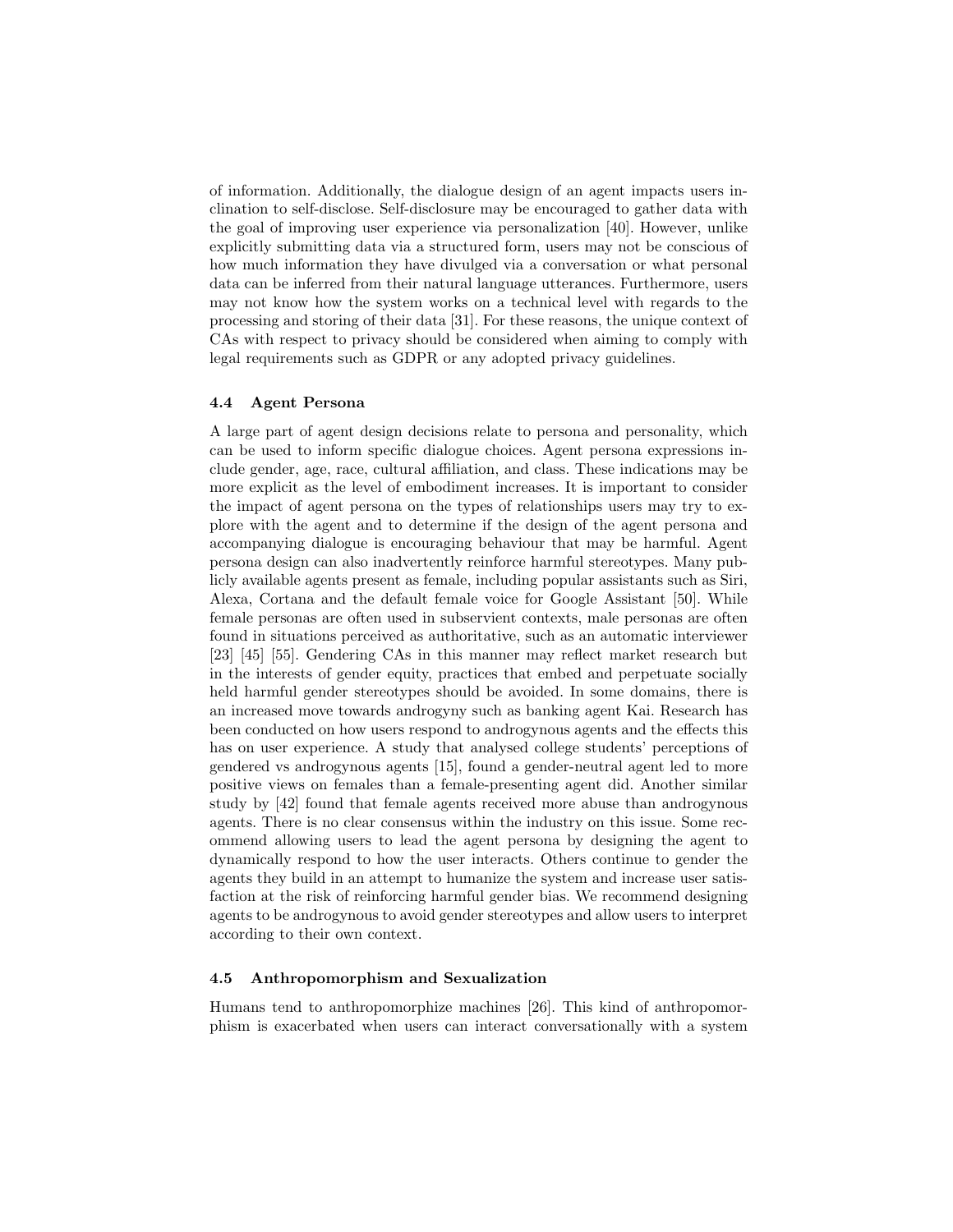and especially if the system has been imbued with personality and embodied with an avatar or in some other way. This can be seen throughout history and occurs even when the developers themselves oppose such anthropomorphism and over-hyping of machines. The creator of ELIZA (1964-66) Joseph Weizenbaum, for example, explicitly insisted that ELIZA could not converse with true understanding. Despite this, many users were convinced of ELIZAs intelligence and empathy [49]. Possibly a surprising element of human-computer interaction is unsolicited romantic attention towards the agent. A good example of this is the popular entertainment chatbot  $M$ itsuku<sup>1</sup> which has won the Loebner Prize four times. Steve Worswick, the creator and maintainer of Mitsuku, has described the type of romantic attention "she" gets and even the correspondence he receives from users demanding her freedom [53].

Research has shown users use greater profanity with a chatbot than with a human and are similarly more likely to harass a chatbot than a human agent [16], even more so if the agent has a female persona [42]. Recent work [9] that explored the capabilities of conversational agents to respond to sexual harassment on the part of the user and collected 360,000 conversations found that 4% were sexually explicit, a percentage somewhat below previous research into sexually explicit chatbot interactions. The authors argue handling these types of conversations should be a core part of a systems design and evaluation due to their prevalence and consequences of reinforcing gender bias and encouraging aggressive behaviour.

Due to the prevalence of abusive messages directed at conversational agents, unsupervised learning techniques on an unconstrained user group should be avoided. Even with a trusted user group, oversight is required to ensure the agent has not acquired harmful concepts or language. There are numerous examples of chatbots that have been released for use by the general public that use unsupervised learning but quickly learn racist, homophobic, and sexist language and have to be shut down to avoid abuse of human users. In the case of Microsoft's Tay bot, this took less than 24 hours [48]. Dialogue design should involve response strategies for romantic attention, sexualized messages, and abuse with the aim of protecting the user. If an agent can detect abusive language, which is a difficult task for both social and technical reasons, it can invoke the appropriate response strategy. This may be a non-response, a neutral response, an in-kind response, or escalation to a human agent. In this scenario the domain and goals of the agent are important, but the user demographic is the most influential factor when designing the agent's response strategy [10]. For example, it is very rare that an in-kind response, that is responding with similar tone and content as the abusive message, will be an ethical and acceptable response strategy. In the case of an education bot that converses with minors, escalation to a human (maybe a teacher) is the most appropriate response. It should be noted that a neutral response can be seen as endorsement. Engaging in use-case centred discourse can help to elicit social values that may then be used to inform

<sup>1</sup> Mitsuku: https://www.pandorabots.com/mitsuku/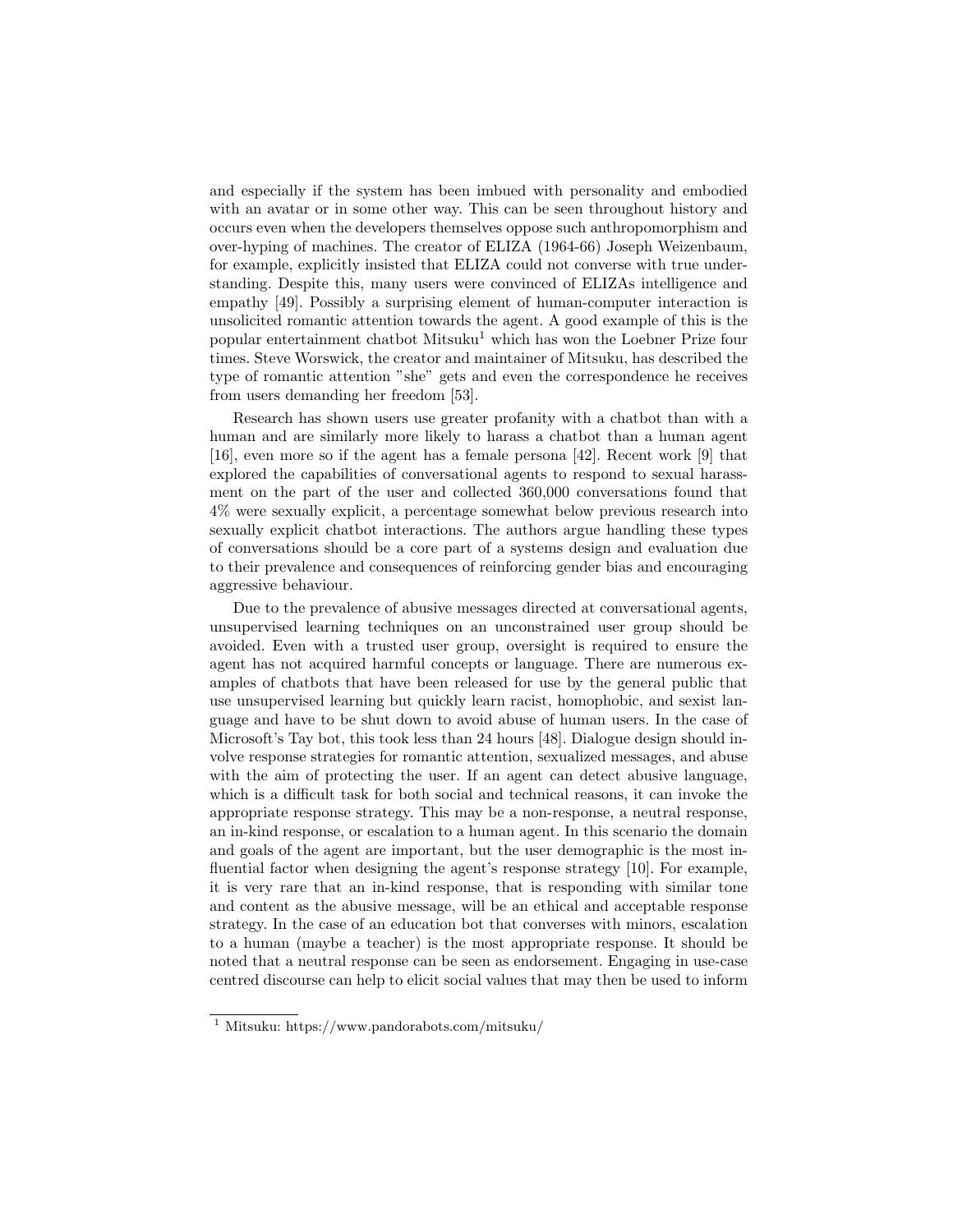the design of a specific agent's response strategy, especially where variation of values across user groups is high (value pluralism) [33].

# 5 Conclusion

Assuming agents continue to improve in their functionality and conversational ability, how will their ubiquity and integration in our daily lives change how we live? Who will be most affected by the decisions of agent owners? These questions are difficult to answer but provide perspective on the ethical issues raised in this paper. Ultimately, there are no one-approach-fits-all answers to the concerns we have discussed. However, designing, building, and deploying an agent into the social sphere engenders a level of social responsibility that must be confronted and contemplated on an agent-by-agent basis to produce agent-specific strategies to address the ethical considerations described in this paper.

Acknowledgement. This work was supported, in part, by Science Foundation Ireland grant 13/RC/2094.

### References

- 1. Ajunwa, I., Friedler, S., Scheidegger, C.E., Venkatasubramanian, S.: Hiring by algorithm: predicting and preventing disparate impact. Available at SSRN (2016)
- 2. Angwin, J., Larson, J., Mattu, S., Kirchner, L.: Machine bias. ProPublica (2016)
- 3. Baum, S.D.: Social choice ethics in artificial intelligence. AI & SOCIETY pp. 1–12 (2017)
- 4. Bessi, A., Ferrara, E.: Social bots distort the 2016 us presidential election online discussion. First Monday 21(11-7) (2016)
- 5. Boiteux, M.: Messenger a F8 2018 (2018)
- 6. Bourdieu, P.: Language and symbolic power. Harvard University Press (1991)
- 7. Cheney-Lippold, J.: We are data: Algorithms and the making of our digital selves. NYU Press (2018)
- 8. Constine, J., Perez, S.: Facebook messenger now allows payments in its 30,000 chat bots. techcrunch. URL: https://tcrn.ch/2cDEVbk (2016)
- 9. Curry, A.C., Rieser, V.: #MeToo Alexa: How conversational systems respond to sexual harassment. In: Proceedings of the Second ACL Workshop on Ethics in Natural Language Processing. pp. 7–14 (2018)
- 10. Curry, A.C., Rieser, V.: A crowd-based evaluation of abuse response strategies in conversational agents. arXiv preprint arXiv:1909.04387 (2019)
- 11. Dale, R.: The return of the chatbots. Natural Language Engineering 22(5), 811–817 (2016)
- 12. Evans, R.E., Kortum, P.: The impact of voice characteristics on user response in an interactive voice response system. Interacting with Computers 22(6), 606–614 (2010)
- 13. Ferryman, K., Pitcan, M.: Fairness in precision medicine. Data & Society (2018)
- 14. Gentsch, P.: Conversational ai: How (chat) bots will reshape the digital experience. In: AI in Marketing, Sales and Service, pp. 81–125. Springer (2019)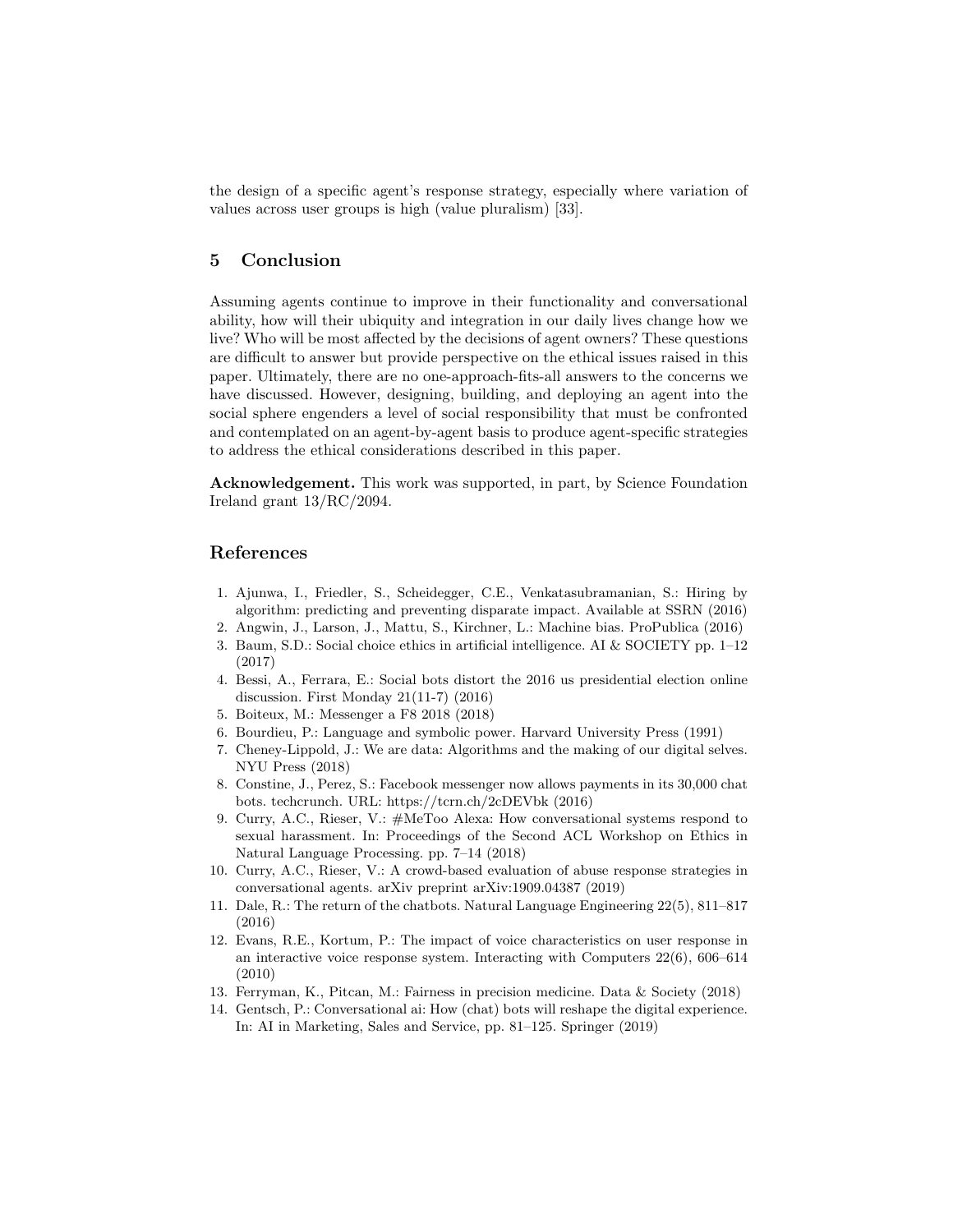- 15. Gulz, A., Haake, M.: Challenging gender stereotypes using virtual pedagogical characters. In: Gender Issues in Learning and Working with Information Technology: Social Constructs and Cultural Contexts, pp. 113–132. IGI Global (2010)
- 16. Hill, J., Ford, W.R., Farreras, I.G.: Real conversations with artificial intelligence: A comparison between human–human online conversations and human–chatbot conversations. Computers in Human Behavior 49, 245–250 (2015)
- 17. Howard, R., Kehoe, J.: Mobile consumer survey 2018: The irish cut (2018)
- 18. Hutchby, I., Wooffitt, R.: Conversation analysis. Polity (2008)
- 19. Inkster, B., Sarda, S., Subramanian, V.: An empathy-driven, conversational artificial intelligence agent (wysa) for digital mental well-being: real-world data evaluation mixed-methods study. JMIR mHealth and uHealth 6(11), e12106 (2018)
- 20. Insights, G.M.: Intelligent virtual assistant (iva) market trends share forecast 2024s (2018)
- 21. Introna, L., Nissenbaum, H.: The politics of search engines. IEEE Spectrum 37(6), 26–27 (2000)
- 22. Jobin, A., Ienca, M., Vayena, E.: The global landscape of ai ethics guidelines. Nature Machine Intelligence pp. 1–11 (2019)
- 23. Kim, Y., Baylor, A.L., Shen, E.: Pedagogical agents as learning companions: the impact of agent emotion and gender. Journal of Computer Assisted Learning 23(3), 220–234 (2007)
- 24. Kim, Y., Wang, Y., Oh, J.: Digital media use and social engagement: How social media and smartphone use influence social activities of college students. Cyberpsychology, Behavior, and Social Networking 19(4), 264–269 (2016)
- 25. Kretzschmar, K., Tyroll, H., Pavarini, G., Manzini, A., Singh, I., Group, N.Y.P.A.: Can your phone be your therapist? young peoples ethical perspectives on the use of fully automated conversational agents (chatbots) in mental health support. Biomedical Informatics Insights 11 (2019)
- 26. Kuipers, B., McCarthy, J., Weizenbaum, J.: Computer power and human reason. ACM SIGART Bulletin (58), 4–13 (1976)
- 27. Lambrecht, A., Tucker, C.: Algorithmic bias? an empirical study of apparent gender-based discrimination in the display of stem career ads. Management Science (2019)
- 28. Latham, A., Goltz, S.: A survey of the general publics views on the ethics of using ai in education. In: International Conference on Artificial Intelligence in Education. pp. 194–206. Springer (2019)
- 29. Lau, J., Zimmerman, B., Schaub, F.: Alexa, are you listening?: Privacy perceptions, concerns and privacy-seeking behaviors with smart speakers. HCI 2, 102 (2018)
- 30. Linell, P.: Rethinking language, mind, and world dialogically. IAP (2009)
- 31. Luger, E., Sellen, A.: Like having a really bad pa: the gulf between user expectation and experience of conversational agents. In: Proceedings of the 2016 CHI Conference on Human Factors in Computing Systems. pp. 5286–5297 (2016)
- 32. Meek, T., Barham, H., Beltaif, N., Kaadoor, A., Akhter, T.: Managing the ethical and risk implications of rapid advances in artificial intelligence: a literature review. In: 2016 Portland International Conference on Management of Engineering and Technology (PICMET). pp. 682–693. IEEE (2016)
- 33. Morley, J., Floridi, L., Kinsey, L., Elhalal, A.: From what to how. an overview of ai ethics tools, methods and research to translate principles into practices (2019)
- 34. Mou, Y., Xu, K.: The media inequality: Comparing the initial human-human and human-ai social interactions. Computers in Human Behavior 72, 432–440 (2017)